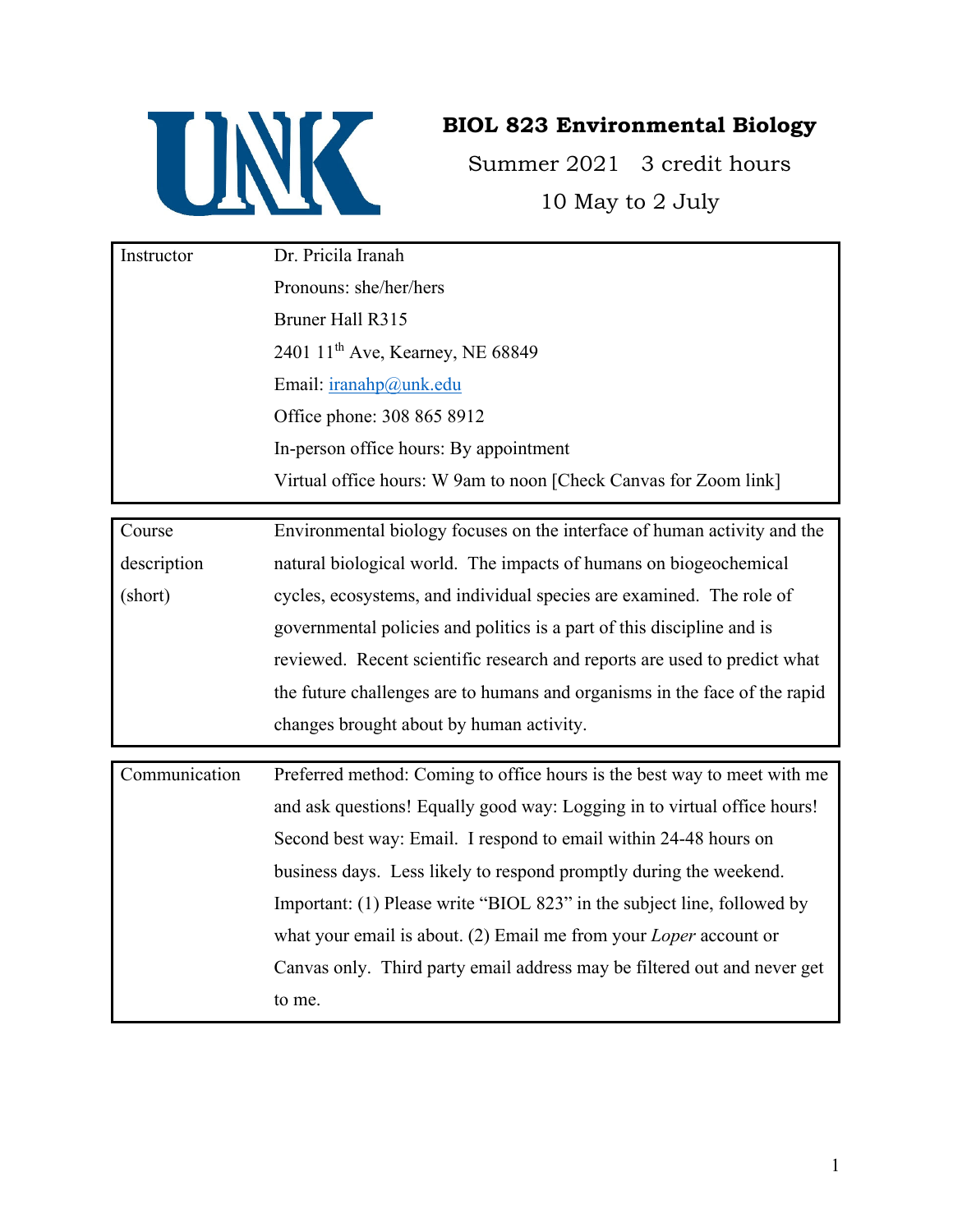| Course objectives | By the end of the course you should be able to:                           |  |
|-------------------|---------------------------------------------------------------------------|--|
|                   | Use and demonstrate critical thinking in written and spoken analysis      |  |
|                   | of current environmental issues                                           |  |
|                   | Understand and discuss the relationship between the individual,           |  |
|                   | society, economy, culture and environmental issues and identify           |  |
|                   | ways to minimize impact on the environment                                |  |
|                   | Understand and describe the basic principles of matter and energy         |  |
|                   | flows                                                                     |  |
|                   | Understand and describe the geological, meteorological and                |  |
|                   | biogeochemical cycles of Earth                                            |  |
|                   | Understand and describe fundamental ecosystem and ecological<br>$\bullet$ |  |
|                   | principles                                                                |  |
|                   | List the major sources of pollution and describe the effects on           |  |
|                   | ecosystems and human populations                                          |  |
|                   | Understand climate as a system and understand human contributions         |  |
|                   | to climate change                                                         |  |
|                   | Understand and describe the goals of biodiversity conservation and        |  |
|                   | nature preservation programs.                                             |  |
|                   | Understand and describe renewable vs. non-renewable energies, and         |  |
|                   | natural resources including effects on climate change                     |  |
|                   | Understand and apply the principles of sustainable development to         |  |
|                   | current issues and everyday life                                          |  |
| Course materials  | Environment, Enhanced eText                                               |  |
|                   | Authors: David M. Hassenzahl; Mary Catherine Hager; Nancy Y. Gift;        |  |
|                   | Linda R. Berg; Peter H. Raven                                             |  |
|                   | Publisher: Wiley. 10 <sup>th</sup> Ed. 2018.                              |  |
|                   | eText ISBN: 9781119393412, 1119393418                                     |  |
|                   | Available from \$23.10 USD as an etextbook on Vitalsource.com             |  |

Selection of peer-reviewed papers and reports shared by the instructor.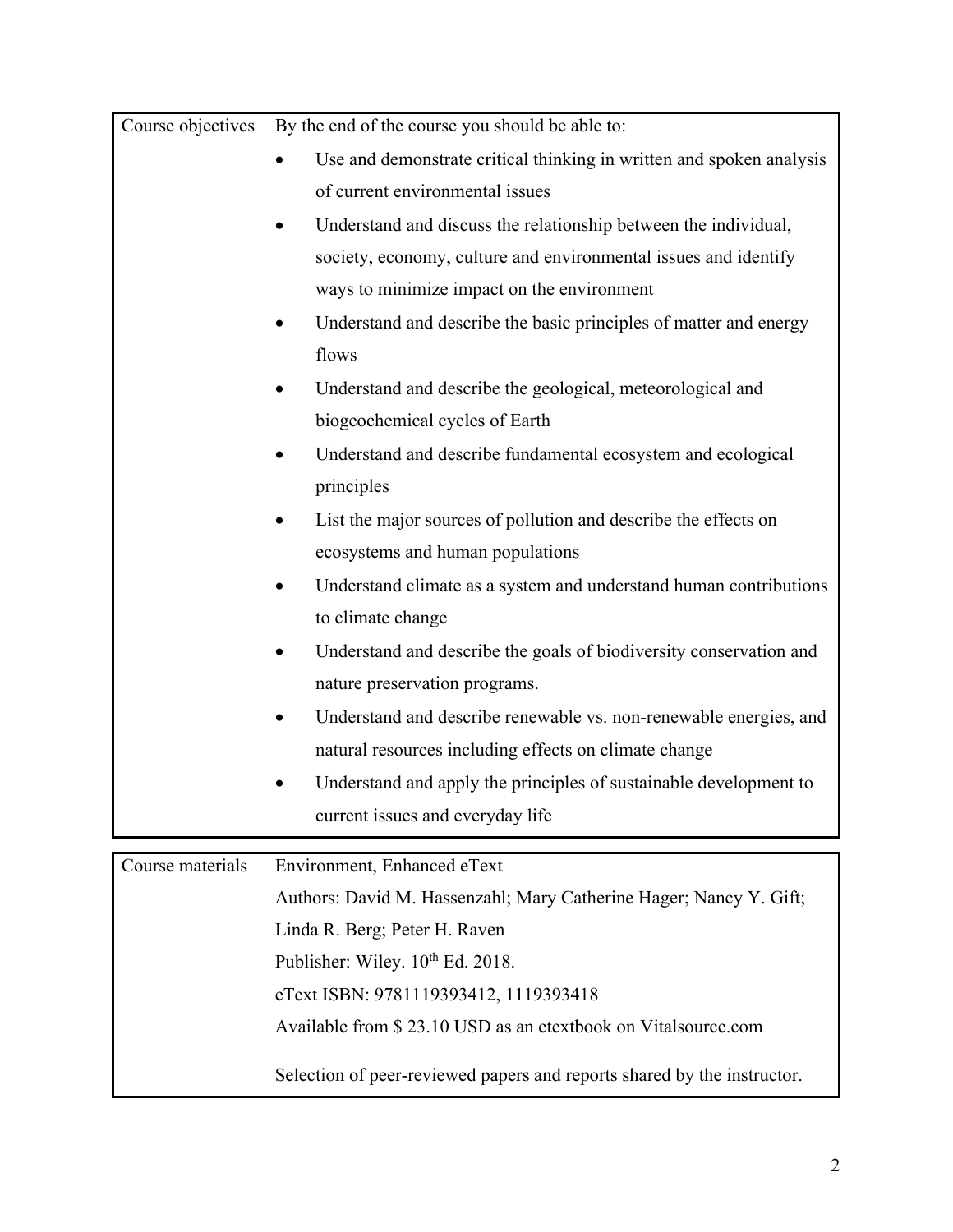| Copyright | Materials in this course—unless otherwise indicated—are protected by           |
|-----------|--------------------------------------------------------------------------------|
|           | United States copyright law [Title 17, U.S. Code]. Materials are               |
|           | presented in an educational context for personal use and study and should      |
|           | not be shared, distributed, or sold in print—or digitally—outside the          |
|           | course without permission.                                                     |
|           | As a student your ability to post or link to copyrighted material is also      |
|           | governed by United States copyright law. The law allows for students to        |
|           | post or link to copyrighted materials within the course environment when       |
|           | the materials are pertinent to course work. Instructors—or other staff of      |
|           | the institution—reserve the right to delete or disable your post or link if in |
|           | their judgment it would involve violation of copyright law.                    |

| Grading | Assignment $1$ – Citation & Referencing         | 20  |
|---------|-------------------------------------------------|-----|
|         | Assignment $2 - Case$ Study analysis            | 30  |
|         | Assignment 3 – Sci Comm                         | 20  |
|         | 4 online group discussions                      | 60  |
|         | Quiz 1 (MCQ, $T/F$ )                            | 30  |
|         | Quiz 2 (MCQ, $T/F$ )                            | 30  |
|         | Quiz 3 (MCQ, $T/F$ )                            | 30  |
|         | Final Exam (20 MCQ, 5 T/F, 5 of 6 short answer, |     |
|         | 2 of 3 long answer)                             | 120 |
|         | Total Points possible                           | 340 |
|         |                                                 |     |

| Grading scale | $A^+$ | $99 - 100\%$ | $B+$ | $87 - 89\%$ |
|---------------|-------|--------------|------|-------------|
|               | A     | $92 - 98 \%$ | B    | $82 - 86\%$ |
|               | $A-$  | $90 - 91\%$  | $B-$ | $80 - 81\%$ |
|               | $C+$  | $77 - 79\%$  | $D+$ | $67 - 69\%$ |
|               | C     | $72 - 76\%$  | D    | $60 - 66\%$ |
|               | $C$ - | $70 - 71\%$  | F    | $~160\%$    |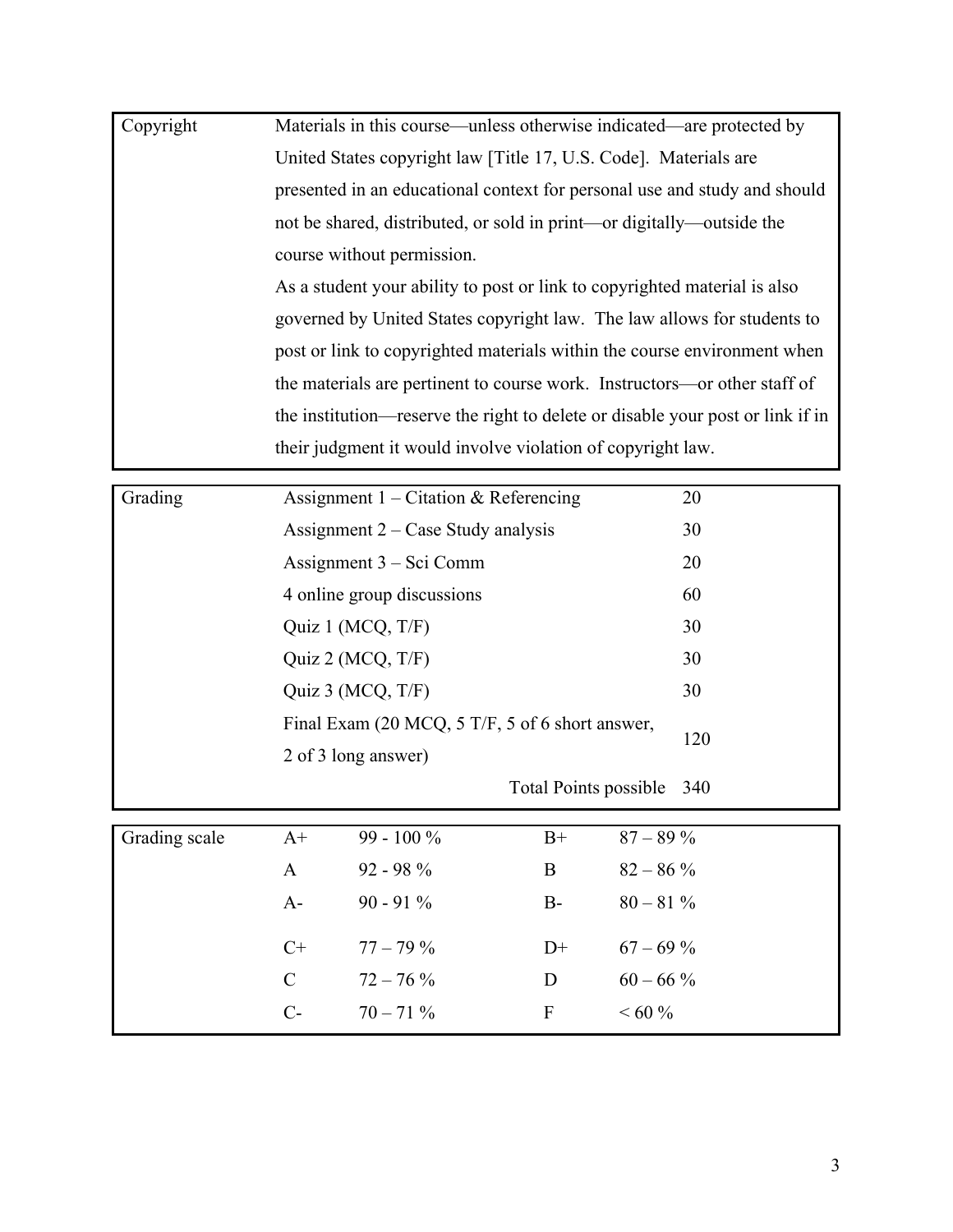| Student          | It is your responsibility to:                                                   |
|------------------|---------------------------------------------------------------------------------|
| responsibilities | Read the syllabus and understand course policies. If there is anything is       |
|                  | the syllabus you do not understand, ask about it.                               |
|                  | Keep track of dates for homework and exams. Do not rely on the                  |
|                  | professor to remind you of upcoming deadlines. You may want to get a            |
|                  | good calendar and put the due dates from all your classes on it.                |
|                  | Follow directions. You need to follow any directions the professor gives,       |
|                  | whether they are given verbally or in writing. If you do not, it will affect    |
|                  | your grade. If your homework is required to be turned in a certain way, or      |
|                  | solutions must be written in a particular form, or take-home exam is due        |
|                  | at a certain time, then you have to follow these directions. Keep in minds      |
|                  | that ignorance of the directions ---either by being absent, not listening, or   |
|                  | not reading--- is not an excuse. Not following directions is a sure way to      |
|                  | lose points and puts you at risk for failing a course.                          |
|                  | Keep track of your grades. It is your responsibility to keep track of what      |
|                  | scores you receive on homework, quizzes, exams, etc. Do not treat your          |
|                  | instructor like a secretary: It is not their job to look up your scores for you |
|                  | whenever you ask, or to do basic calculations for you that you could do         |
|                  | yourself.                                                                       |
|                  | Go to office hours. If you are having difficulty in the course, you should      |
|                  | go to office hours (in person or online) and ask questions.                     |
|                  | Do the assignments in a timely manner. Whether it is assigned reading,          |
|                  | homework problems to turn in, or exercises to do for practice, you need to      |
|                  | do the assignments and you need to do them in a timely manner. It is your       |
|                  | job to practice using the concepts introduced in class and keep up with the     |
|                  | material so you do not fall behind.                                             |
|                  | Ask questions about the material. Thinking is driven by questions, not          |
|                  | answers. Ask for clarification on anything you do not understand, but also      |
|                  | learn to ask "good" questions. A good question inspires you to answer it        |
|                  | and then ask more questions. The first step in critical thinking is asking      |
|                  | good questions.                                                                 |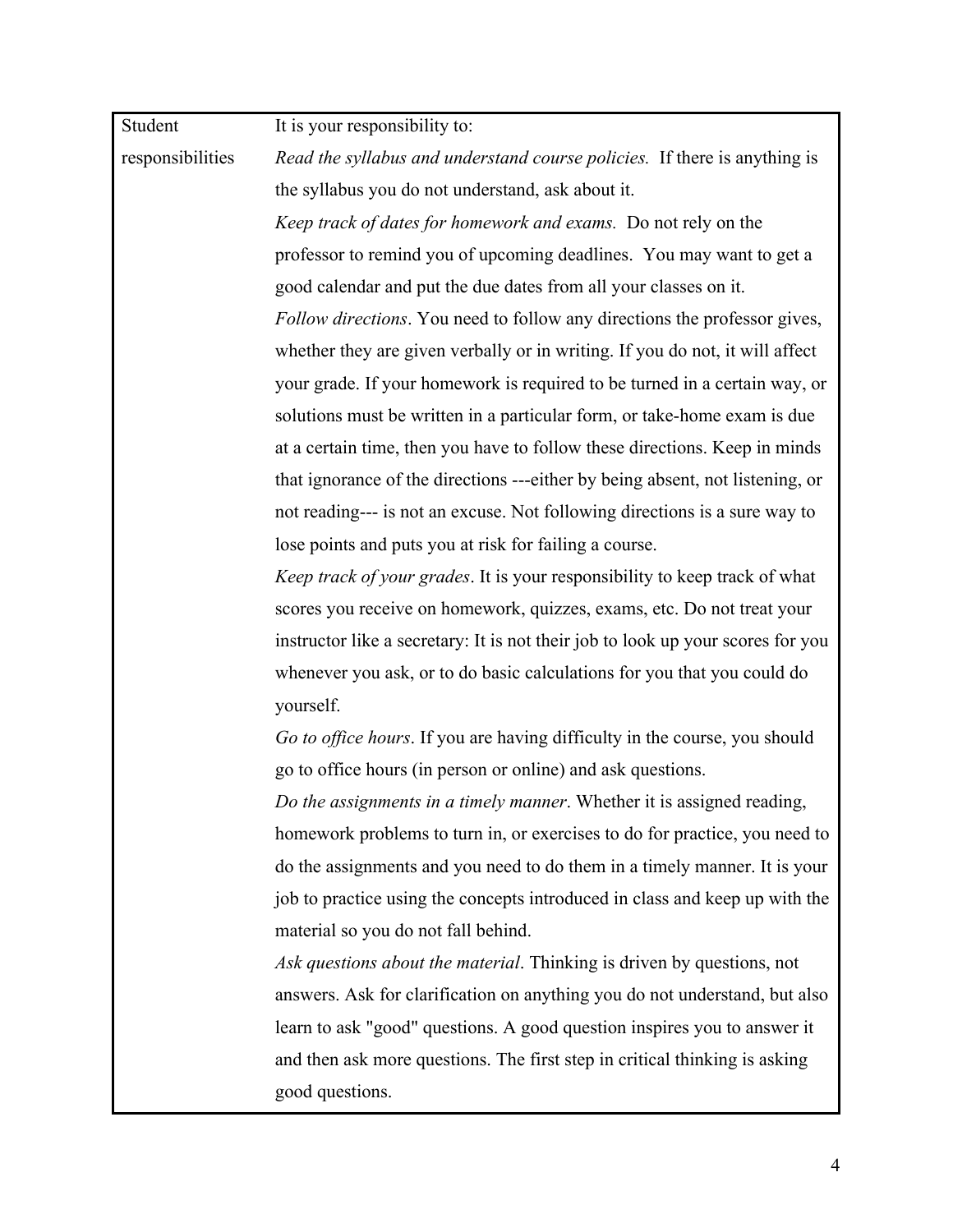*Identify misunderstanding or gaps in your knowledge*. It is your job to assess your own performance and determine whether or not you are learning the material adequately.

*Be polite and respectful of the professor and of other students*. *Accept responsibility for your grades and the consequences of your actions*.

*Check LoperMail and Canvas regularly.* Your LoperMail and Canvas are the only places where schedule changes, assignment instructions and any information relevant to the class will be posted.

Academic integrity Any student found in violation of the standards of academic integrity may be subject to both academic and disciplinary sanctions. Academic dishonesty includes, but is not limited to, the following: **Cheating**: Copying or attempting to copy from an academic test or examination of another student; using or attempting to use unauthorized materials, information, notes, study aids or other devices for an academic test, examination or exercise; engaging or attempting to engage the assistance of another individual in misrepresenting the academic performance of a student; or communicating information in an unauthorized manner to another person for an academic test, examination or exercise. **Fabrication and falsification**: Falsifying or fabricating any information or citation in any academic exercise, work, speech, test or examination. Falsification is the alteration of information, while fabrication is the invention or counterfeiting of information. **Plagiarism**: Presenting the work of another as one's own (i.e., without proper acknowledgment of the source) and submitting examinations, theses, reports, speeches, drawings, laboratory notes or other academic work in whole or in part as one's own when such work has been prepared by another person or copied from another person.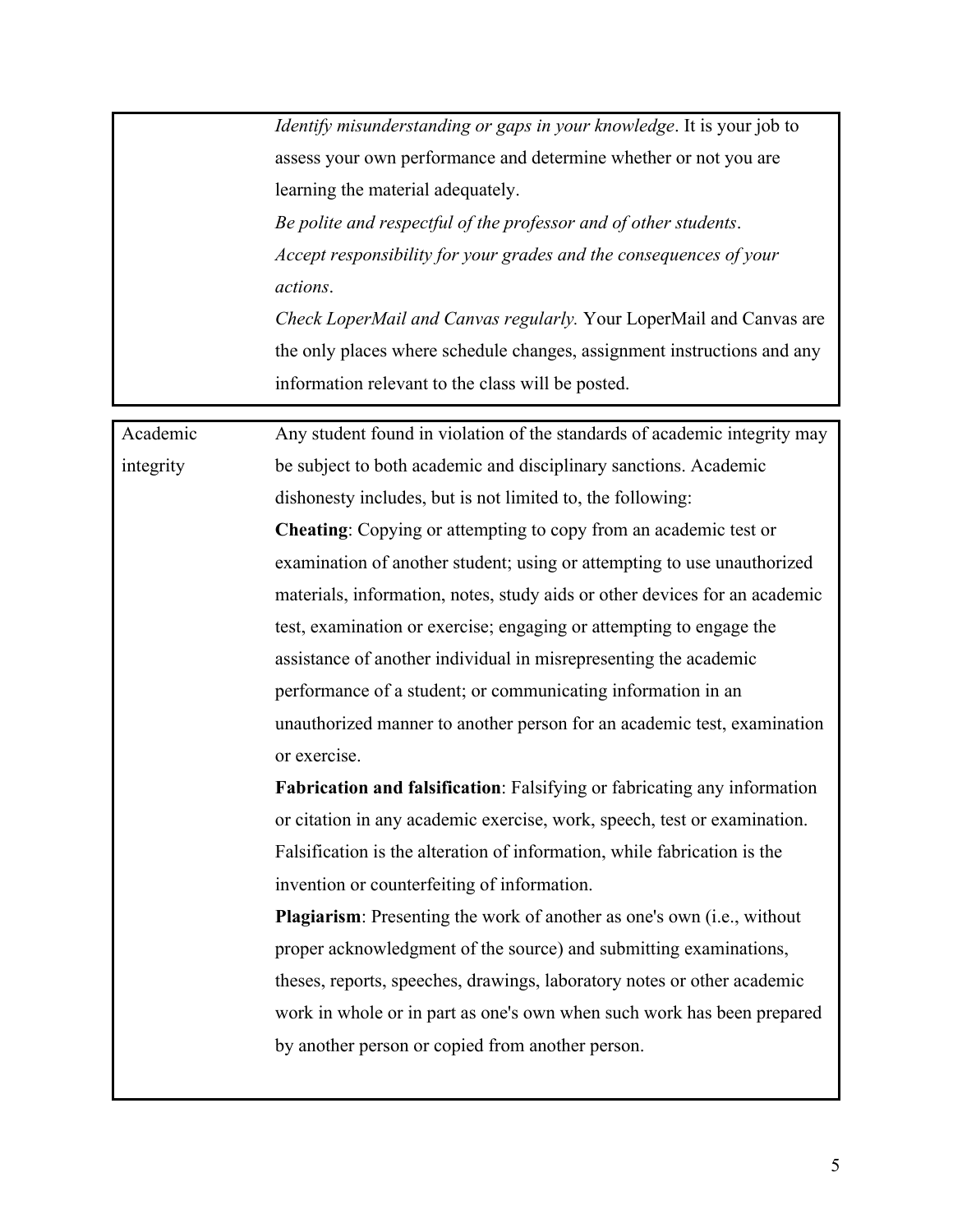**Complicity in academic dishonesty**: Helping or attempting to help another student to commit an act of academic dishonesty. **Misrepresentation to avoid academic work**: Misrepresentation by fabricating an otherwise justifiable excuse such as illness, injury, accident, etc., in order to avoid or delay timely submission of academic work or to avoid or delay the taking of a test or examination.

Sexual misconduct Title IX makes it clear that violence, harassment, and discrimination based on sex and gender are Civil Rights offenses subject to the same kinds of accountability and the same kinds of support applied to offenses against other protected categories such as race, national origin, etc. If you or someone you know has been harassed or assaulted, you can find the appropriate resources, both on and off campus. Reporting allegations of rape, domestic violence, dating violence, sexual assault, sexual harassment, and stalking enables the University to promptly provide support to the impacted student(s), and to take appropriate action to prevent a recurrence of such sexual misconduct and protect the campus community. Confidentiality will be respected to the greatest degree possible. Retaliation against the student making the report, whether by students or University employees, will not be tolerated. Any student who believes she or he may be the victim of sexual misconduct is encouraged to report to one or more of the following resources: Local Domestic Violence, Sexual Assault Advocacy Agency 308-237- 2599 Campus Police (or Security) 308-865-8911 Retaliation against the student making the report, whether by students or University employees, will not be tolerated.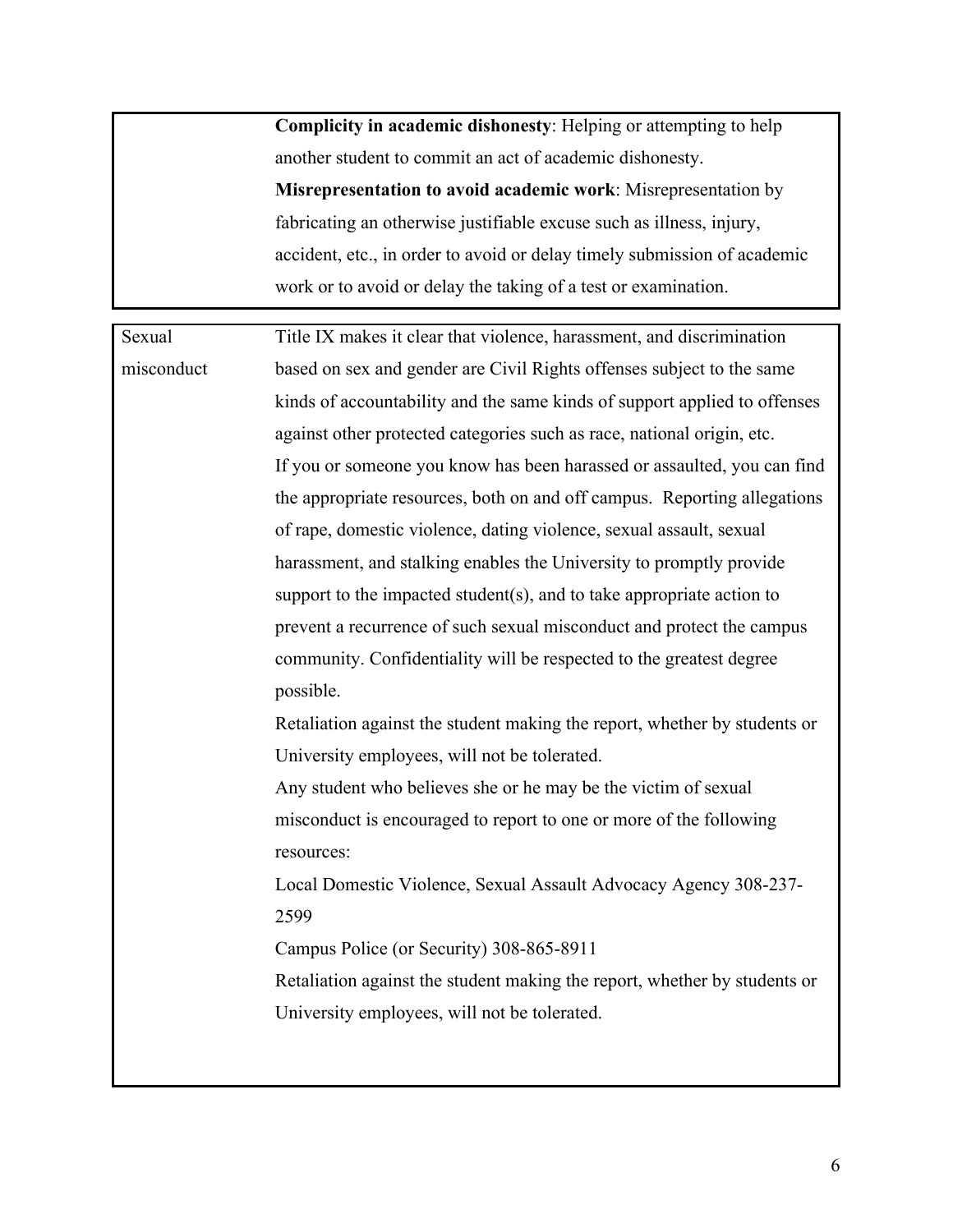As a faculty member, I am required by our institution to report incidents of sexual misconduct and thus cannot guarantee confidentiality. I must provide the Title IX Coordinator with relevant details such as the names of those involved in the incident, if I know them. UNK's Title IX Coordinator is: Mary Chinnock Petroski Office of Equity and Compliance Warner Hall, Suite 2113 (308) 865-8655 ; petroskimj@unk.edu

Resources: http://www.unk.edu/about/compliance/title-ixresources/resources.php

Civility and respect A civil and respectful environment still has to acknowledge we come to our interactions with biases we have learned throughout our lives. Part of what we will do in this class is unpack those biases and try to replace them with more constructive views of the world. In addition, having a civil and respectful environment does not mean we do not have conflict. Rather, conflict is helpful and often needed for real change to take place, but purposefully trying to anger or offend others is not acceptable. Please keep the items below about expected discussion behaviors, and the elements of being a competent communicator, at the forefront at all times, and this will allow all of us to handle conflict effectively. At least 50% of the communication process entails listening. It is

expected that each of you will be a respectful listener to whomever is speaking. Listening is an active process. Sleeping or "zoning out" are not acceptable "listening" behaviors. Our attention spans are getting shorter and shorter. However, the good news is that attention can be a learned behavior and you can train yourself to pay attention for long periods of time.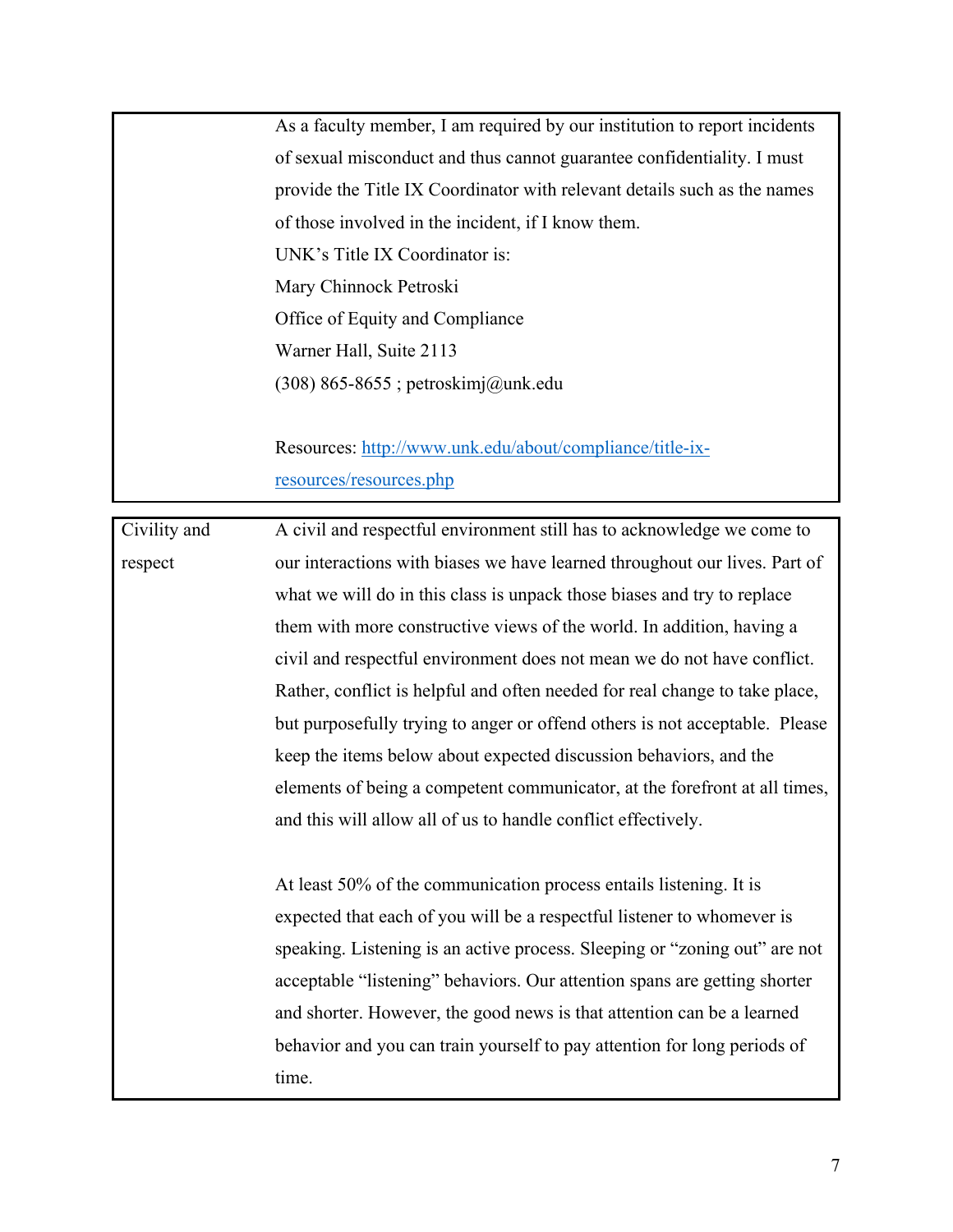|                 | When answering questions or sharing ideas with the class, you are       |  |
|-----------------|-------------------------------------------------------------------------|--|
|                 | expected to:                                                            |  |
|                 | Take others into account when formulating responses.                    |  |
|                 | Share views in a respectful manner to others.                           |  |
|                 | Discuss and relate ideas, extend ideas of others--do not talk just to   |  |
|                 | hear yourself talk.                                                     |  |
|                 | Clarify ideas by seeking opinions from other people.                    |  |
|                 | Make comments related to topic or activity.                             |  |
|                 | Avoid divisive statements.                                              |  |
|                 | Avoid interrupting others.                                              |  |
|                 | Avoid blaming others.                                                   |  |
|                 | Use clarifying messages to check the accuracy of perceptions.           |  |
| Students with   | Students with disabilities or those who are pregnant are encouraged to  |  |
| Disabilities or | contact me for a confidential discussion of their individual needs for  |  |
| those who are   | academic accommodation. It is the policy of the University of Nebraska  |  |
| Pregnant        | at Kearney to provide flexible and individualized reasonable            |  |
|                 | accommodation to students with documented disabilities or those who are |  |
|                 | pregnant. To receive accommodation services for a disability, students  |  |
|                 |                                                                         |  |
|                 | must be registered with UNK Disabilities Services Coordinator, David    |  |
|                 | Brandt, in the Academic Success Office, 163 Memorial Student Affairs    |  |
|                 | Building, 308-865-8214 or by email unkdso $@$ unk.edu.                  |  |
|                 | For those needing accommodation due to pregnancy, you need to visit     |  |
|                 | with Student Health. Information for students and faculty regarding     |  |
|                 | pregnancy rights:                                                       |  |
|                 | http://www.nwlc.org/resource/pregnant-and-parenting-students-rights-    |  |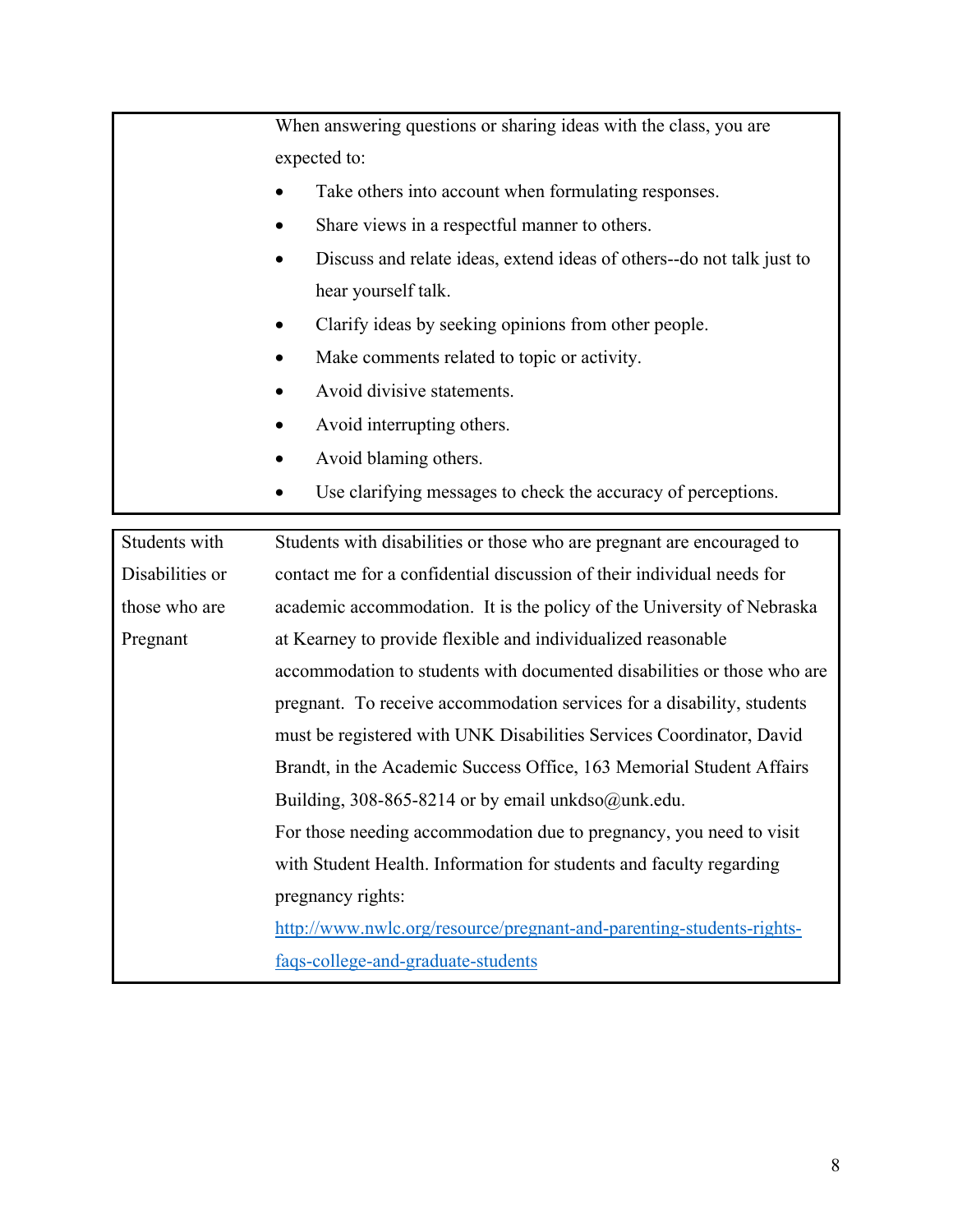| Pandemic      | There have been some questions about what happens if a student is           |
|---------------|-----------------------------------------------------------------------------|
| protocol      | diagnosed with COVID-19, and how that will impact the rest of the class     |
|               | section. Generally, students who are sitting six feet or more from the sick |
|               | student and wearing masks should be able to continue in-person              |
|               | attendance. The contact tracers will reach out to them to ask some          |
|               | questions and talk about monitoring protocols. Please understand that any   |
|               | information shared with you about a student's health must be held in strict |
|               | confidence.                                                                 |
| Canvas How-to | Please visit the following webpage for information and tips on how to       |
|               | maximize your experience and use of Canvas as a learning tool:              |
|               | https://community.canvaslms.com/docs/DOC-10701-canvas-student-              |
|               | guide-table-of-contents                                                     |
| Zoom How-to   | https://unk.zoom.us/                                                        |
|               | https://support.zoom.us/hc/en-us/articles/201362033-Getting-Started-on-     |
|               | Windows-and-Mac                                                             |
| Referencing   | Any of these free software, with their word and browser plugins, will       |
| software      | make your life and that of your instructor much easier. Pick one,           |
|               | download and learn how to use it.                                           |
|               | <b>ZOTERO</b>                                                               |
|               | https://www.zotero.org/                                                     |
|               | How to use Zotero video: https://www.youtube.com/watch?v=BQL 7C-            |
|               | YqBk                                                                        |
|               | <b>MENDELEY</b>                                                             |
|               | https://www.mendeley.com/                                                   |
|               | How to use Mendeley video:                                                  |
|               | https://www.youtube.com/watch?v=pxgwBZMGq8k                                 |
|               |                                                                             |
| Writing and   | Errors to avoid:                                                            |
| Formatting    | https://undergrad.stanford.edu/tutoring-support/hume-                       |
|               | center/resources/student-resources/grammar-resources-writers/top-           |

twenty-errors-undergraduate-writing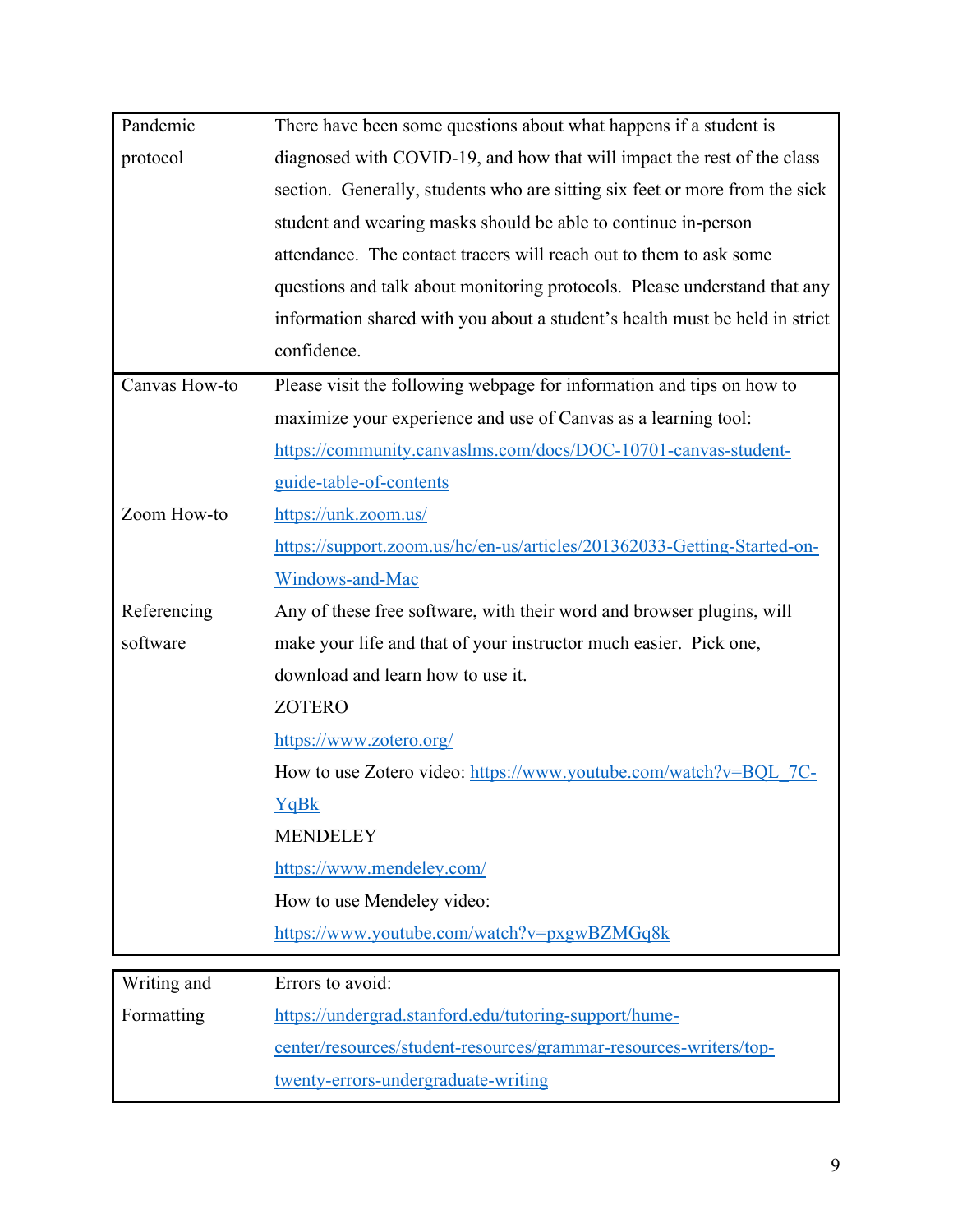https://writingcenter.tamu.edu/Students/Writing-Speaking-Guides/Alphabetical-List-of-Guides/Grammar-Mechanics/Common-Grammar-Errors

Reach out to people at the Writing Center on campus; they are there to help make sure your work is error-free, polished and professional. See http://www.unk.edu/offices/learning\_commons/writing-center.php

Formatting for written assignments that need to be uploaded: File naming: *Lastname*-*Assignment*-*mmddyy*.doc/docx Font Times New Roman throughout Font size 12 throughout (even for page numbers) Citation and referencing style: APA 6<sup>th</sup> format Page numbers on bottom right hand corner Page margins 1 inch on all sides Line spacing 1.5 Alignment: Left Headings and subheadings: bold only Leave a blank space between paragraphs Avoid the following: 1. Cover page 2. Widows - single lines of text at the top of a page 3. Orphans - first lines of paragraphs at the bottom of a page

- 4. Tombstones headings or subheadings alone at the bottom of a page
- 5. Split lists lists that are divided between two pages (if possible)

The reference list comes at the end of the assignment, and should start on a new page labelled 'References'.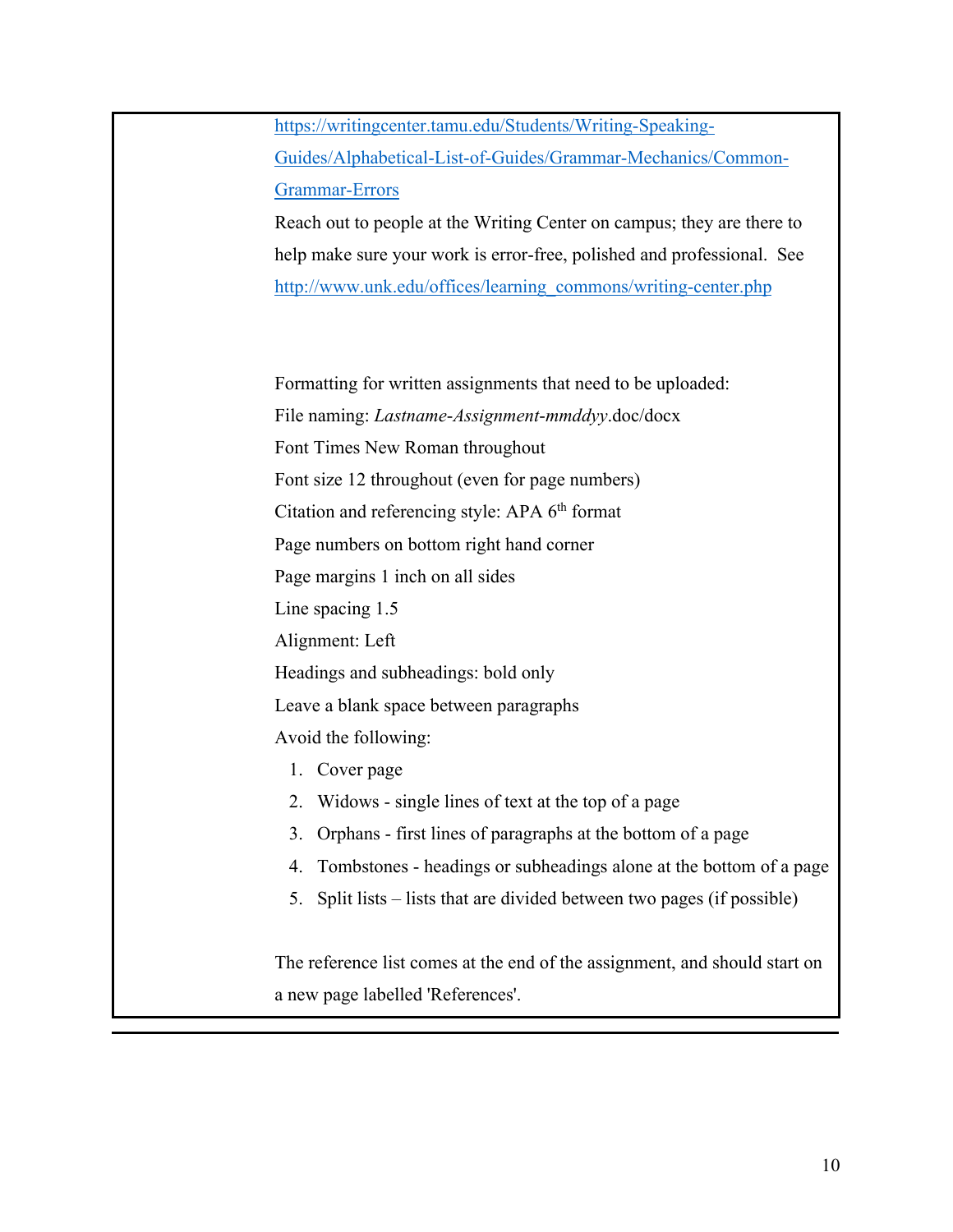| Taking care of | Student Health and Counseling info:                                              |
|----------------|----------------------------------------------------------------------------------|
| yourself       | https://catalog.unk.edu/graduate/general-information/student-health-             |
|                | counseling/                                                                      |
|                | If you have questions about services you have access to, contact Kim             |
|                | Graham, the Student Health Office Assistant, by email                            |
|                | grahamks@unk.edu or by phone on (308) 865-8218.                                  |
|                | Tips for looking after yourself while studying:                                  |
|                | <i>Sleep</i> - Getting the right amount of sleep (between 7 to 9 hours a day) is |
|                | very important for studying.                                                     |
|                | Healthy eating - Ensuring you are having a balanced diet, drinking lots of       |
|                | water (coffee, sugary drinks don't count!) as well as eating plenty of fruits    |
|                | and vegetables is key to keep your mind and body healthy.                        |
|                | https://www.tasteofhome.com/collection/easy-meal-prep-ideas/                     |
|                | Smoothies are not a fix-all food solution, and here's why:                       |
|                | https://nutritionstudies.org/are-smoothies-good-or-bad/, but you can add a       |
|                | scoop of protein powder (regular or plant based) to increase energy              |
|                | content.                                                                         |
|                | Take a break - Make sure you are taking regular breaks to give your body         |
|                | a stretch and grab some fresh air or a snack. In high school, I learnt to        |
|                | organize my days in 2 hour slots with 15-20min breaks in between. Use            |
|                | the timer app on your phones to stick to your time slots, it will help you       |
|                | stay on track.                                                                   |
|                | <i>Exercise</i> – This can't be said enough. Do some exercise to get those       |
|                | endorphins flowing. Research has shown that even exercising for just 15          |
|                | minutes a day can reduce stress and help you be more productive. Rope            |
|                | skipping, jumping jacks, HIIT workoutswhatever works for you!                    |
|                | Keep a journal - Keeping a journal can be a creative way to deal with            |
|                | thoughts that are spinning in your head. Write down your thoughts,               |
|                | doodles, draw, lists, to-dos, anything that can help declutter your mind.        |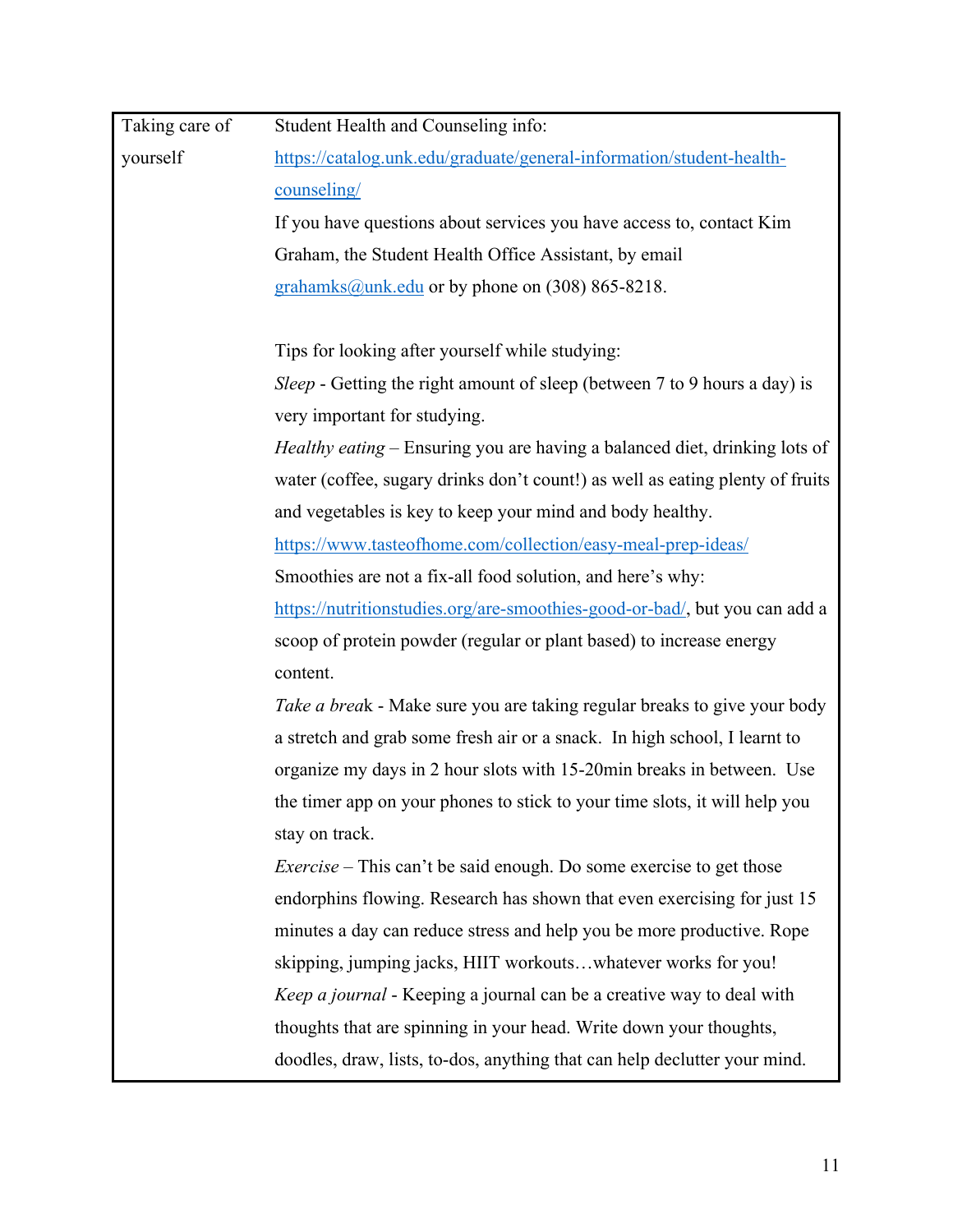|          | Your journal is yours; not for anyone else to see. You do not have to hold        |
|----------|-----------------------------------------------------------------------------------|
|          | yourself to any standard in it.                                                   |
|          | Make sure you plan – Productivity increases when you set daily routines           |
|          | and rituals. Paper calendars, phone apps, diaryfind a way that works for          |
|          | you.                                                                              |
|          | <i>Create a study space</i> – Contrary to what you might think, your bed and      |
|          | couch are not ideal study/work spaces. Create yourself a designated area          |
|          | away from distractions, and where you can maintain good posture (seated           |
|          | or standing). More info:                                                          |
|          | https://www.utep.edu/extendeduniversity/utepconnect/blog/april-2017/7-            |
|          | ways-to-organize-your-study-space-for-success.html                                |
|          | Build and use your network $-$ You are not alone! Other enrolled in this          |
|          | class likely face the same challenges you do. Reach out to them, make             |
|          | friends, build a study group and check in with each other to hold                 |
|          | yourselves accountable. You can run your ideas and thoughts past your             |
|          | friends and family to see if they can help you. You can also always talk to       |
|          | me!                                                                               |
|          | <i>Relaxation</i> – Dedicate time in your weekly calendar/to-do list for relaxing |
|          | and doing something you enjoy (hobby). It will ensure you come back               |
|          | refreshed and motivated.                                                          |
|          |                                                                                   |
| Learning | UNK provides assistance to help you improve your academic                         |
| Commons  | performance. The Learning Commons, located on the 2nd floor of the                |
|          | Calvin T. Ryan Library, centralizes several academic services in one              |
|          | convenient place:                                                                 |
|          | Language Learning Support                                                         |
|          | Study Groups & Test Reviews                                                       |
|          | <b>Subject Tutoring</b>                                                           |
|          | <b>Success Coaching</b>                                                           |
|          | Supplemental Instruction                                                          |
|          | <b>Writing Center</b>                                                             |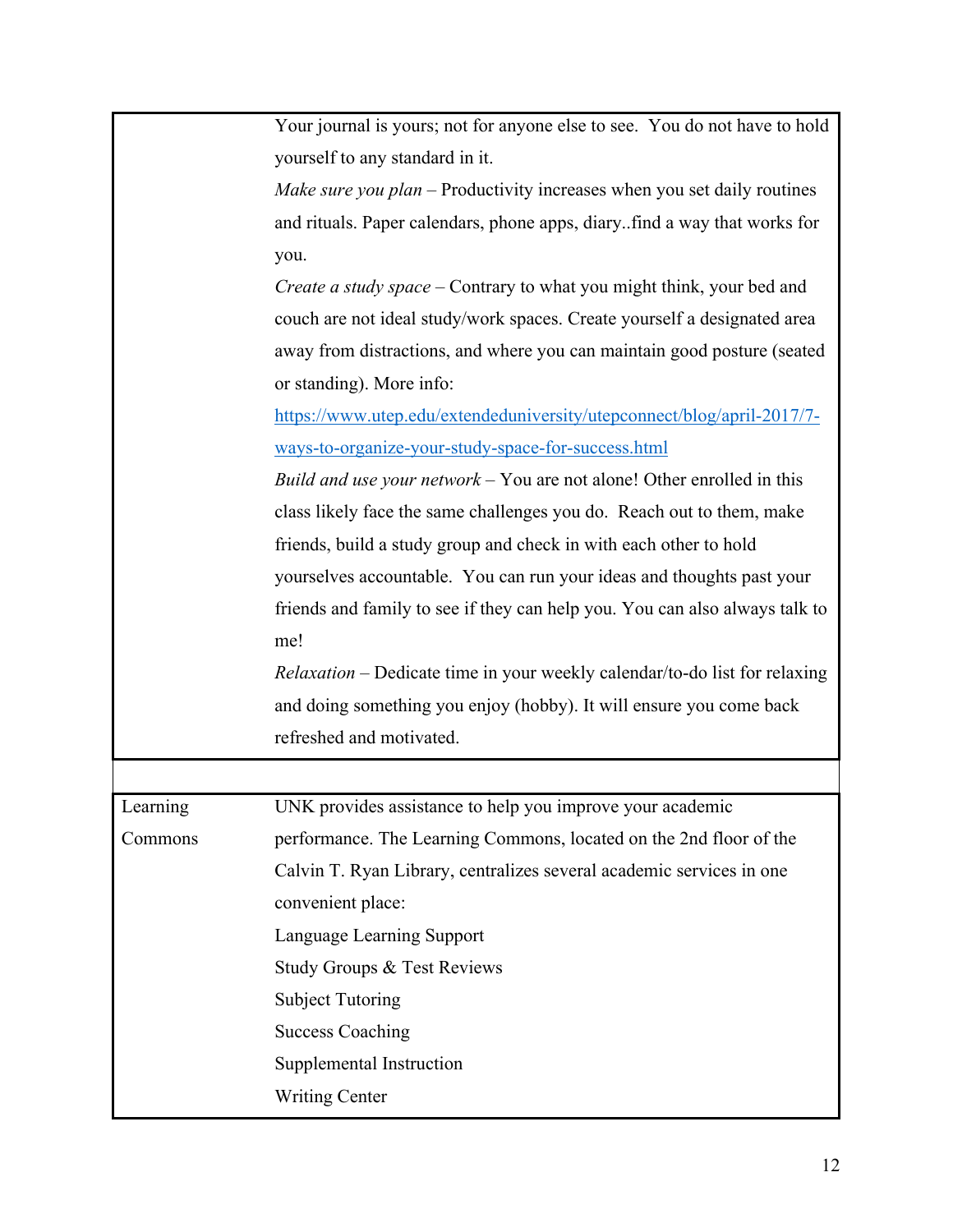These are all offered in a casual, collaborative environment. Services are facilitated by fellow UNK students who know your professors and build your academic confidence. Go early and go often: students who visit the LC throughout the semester are more likely to do well than those who do not. For more information about schedules and services, contact the Learning Commons at 865-8905 or visit them online at www.unk.edu/lc.

Statement on Diversity & Inclusion UNK stands in solidarity and unity with our students of color, our LatinX and international students, our LGBTQIA+ students and students from other marginalized groups in opposition to racism and prejudice in any form, wherever it may exist. It is the job of institutions of higher education, indeed their duty, to provide a haven for the safe and meaningful exchange of ideas and to support peaceful disagreement and discussion. In our classes, we strive to maintain a positive learning environment based upon open communication and mutual respect. UNK does not discriminate on the basis of race, color, national origin, age, religion, sex, gender, sexual orientation, disability or political affiliation. Respect for the diversity of our backgrounds and varied life experiences is essential to learning from our similarities as well as our differences. The following link provides resources and other information regarding D&I: https://www.unk.edu/about/equity-access-diversity.phpLinks to an external site..

> While students are required to provide their full legal name at the time of admission, they are able to indicate how they would like to be addressed within the campus community regardless of their legal name. Therefore, as long as the use of an individual's "preferred/chosen name" is not for the purposes of misrepresentation or falsification, it will be accommodated for campus use and documents except where the use of the individual's legal name is required for university business or legal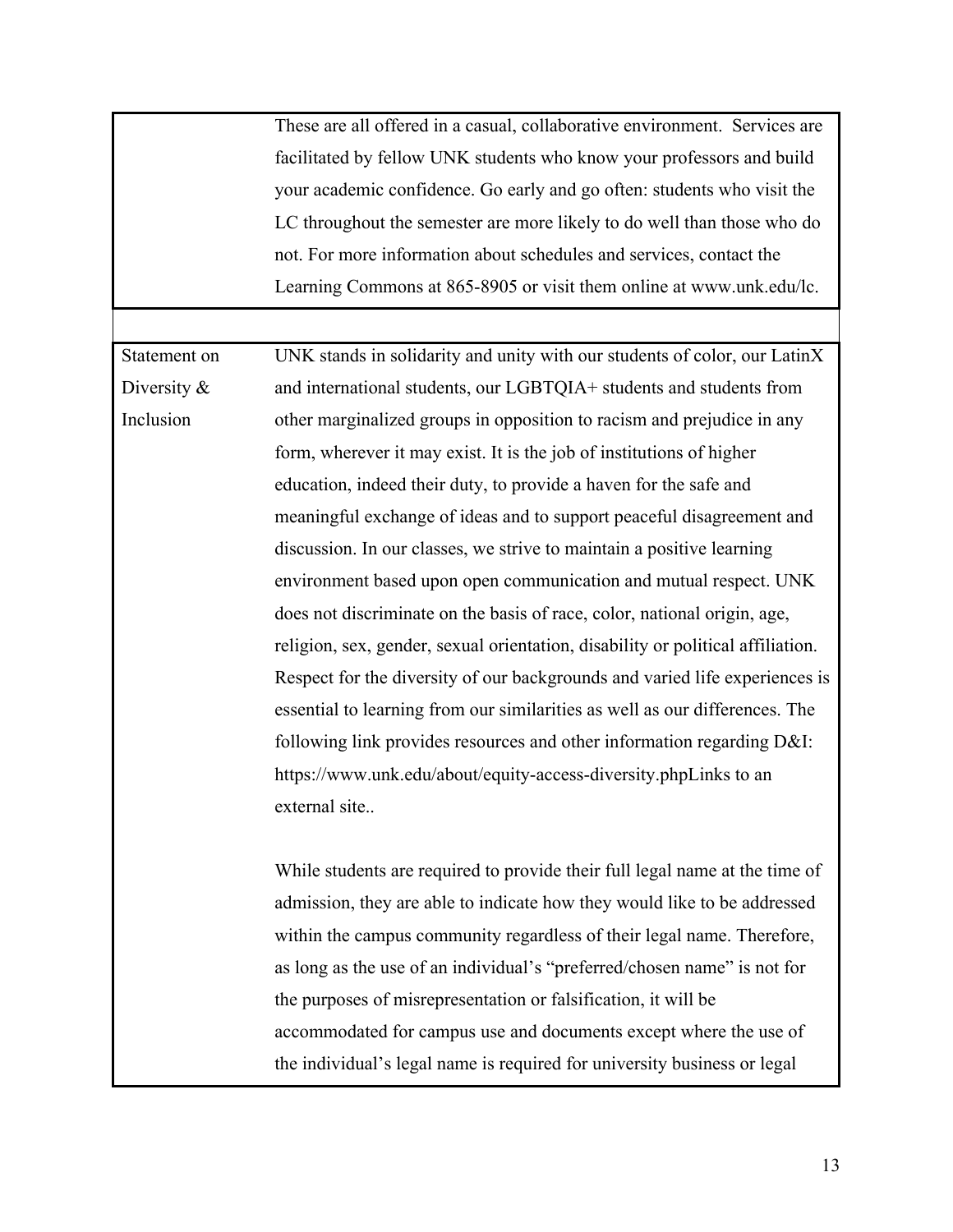|                          | need. The legal name will still be required and used for all official,    |
|--------------------------|---------------------------------------------------------------------------|
|                          | external communication.                                                   |
|                          |                                                                           |
|                          | Students can designate a preferred/chosen name within MyBLUE. No          |
|                          | legal documentation is required to make a change to the first and/or      |
|                          | middle name used as a preferred/chosen name. Changes to the last name     |
|                          | for all individuals will only be done with proper documentation.          |
|                          |                                                                           |
| <b>Veterans Services</b> | UNK works diligently to support UNK's military community by               |
|                          | providing military and veteran students and families with resources and   |
|                          | services to help them succeed. Veterans Services assists with the GI Bill |
|                          | process and acts as a liaison between the student and the Veterans        |
|                          | Administration. If you need assistance or would like more information,    |
|                          | please contact Lori Weed Skarka at 308-865-8520 or                        |
|                          | unkveterans@unk.edu.                                                      |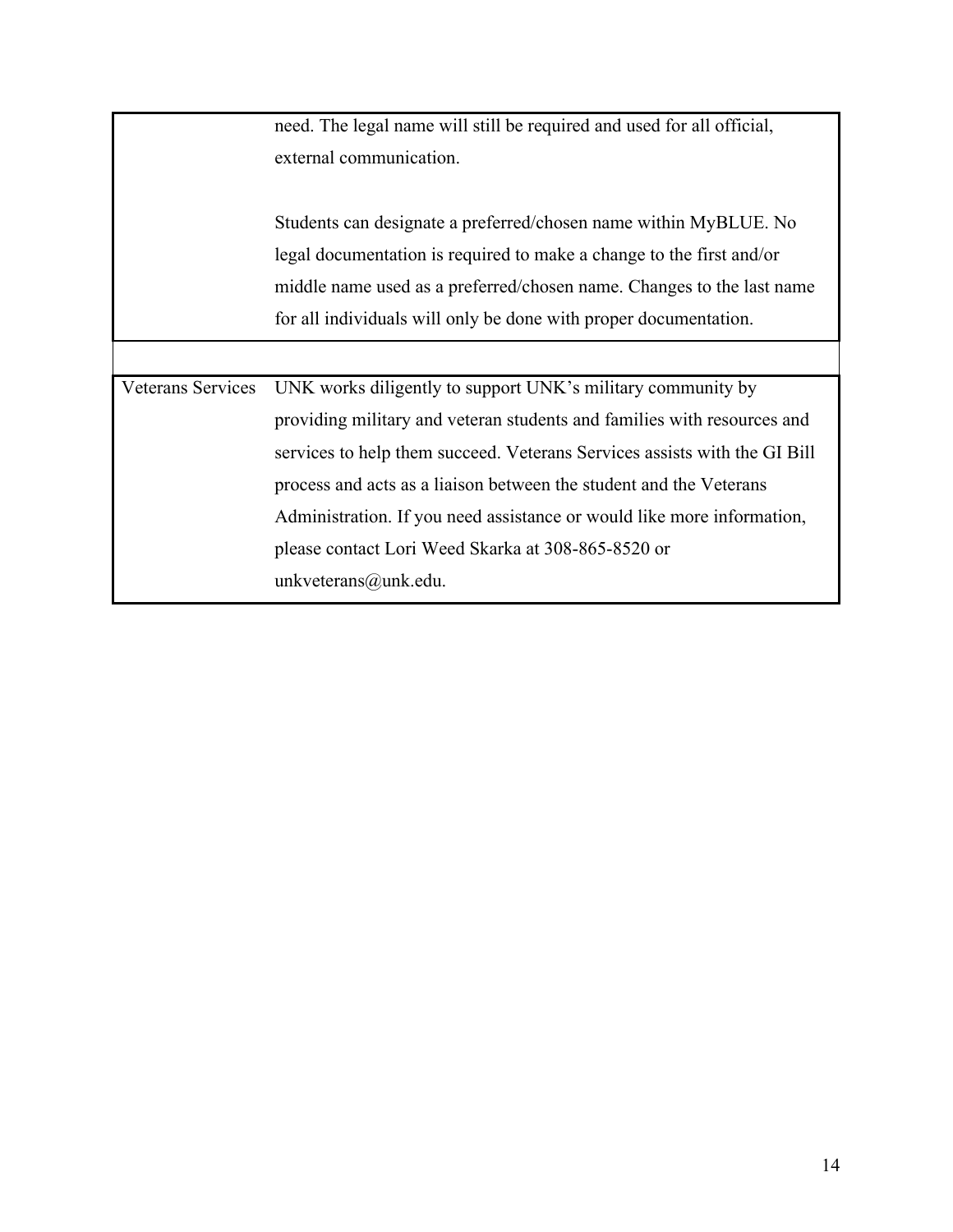| <b>BIOL 823 Environmental Biology - Schedule</b> |                    |                                                                       |                          |  |  |
|--------------------------------------------------|--------------------|-----------------------------------------------------------------------|--------------------------|--|--|
| WEEK of                                          | <b>TOPIC</b>       | Required Reading/Viewing                                              | Work Due                 |  |  |
| 10 May                                           | Mod 1 - Earth as a | Chapters 3 and 4 from the eText                                       | Assignment 1 due on 14   |  |  |
|                                                  | System             | Introduction to Systems Thinking                                      | May                      |  |  |
|                                                  |                    | Bassi et al 2021 paper                                                | Discussion 1: 10 to 15   |  |  |
|                                                  | $Mod 2 - The$      | Chapters 5 and 6 from the eText                                       | May                      |  |  |
|                                                  | Natural World (I)  | Biosphere 2 articles                                                  |                          |  |  |
| 17 May                                           | $Mod 3 - The$      | Chapters 16 and 17 from the eText                                     | Quiz 1 (Mods 1,2,3,4) 21 |  |  |
|                                                  | Natural World (II) | Mbizah-How community-led conservation can save wildlife Ted talk      | May                      |  |  |
|                                                  |                    | ILK in Conservation article                                           |                          |  |  |
|                                                  | Mod 4 - Water      | Chapters 13 and 21 from the eText                                     |                          |  |  |
|                                                  |                    | Fielding, K.S., Dolnicar, S., Schultz, T. (2019) Public acceptance of |                          |  |  |
|                                                  |                    | recycled water, International Journal of Water Resources              |                          |  |  |
|                                                  |                    | Development, 35:4, 551-586, DOI: 10.1080/07900627.2017.1419125        |                          |  |  |
| 24 May                                           | Mod 5 - Humans     | Chapters 7 and 8 from the eText                                       | Discussion 2: 24 to 29   |  |  |
|                                                  |                    | Khan Academy video on Environmental Justice                           | May                      |  |  |
|                                                  | Mod $6-$           | Chapter 18 from the eText                                             |                          |  |  |
|                                                  | Agriculture        | The State of Food Security and Nutrition in the world - 2020          |                          |  |  |
| 31 May                                           | Mod 7 -            | Chapter 9 from the eText                                              | Quiz 2 (Mods 5,6,7,8) 4  |  |  |
|                                                  | Urbanization       | USGBC: Green Building https://www.usgbc.org/articles/what-green-      | June                     |  |  |
|                                                  |                    | building                                                              |                          |  |  |
|                                                  | Mod 8 - Energy     | Chapters 10 and 11 from the eText                                     |                          |  |  |